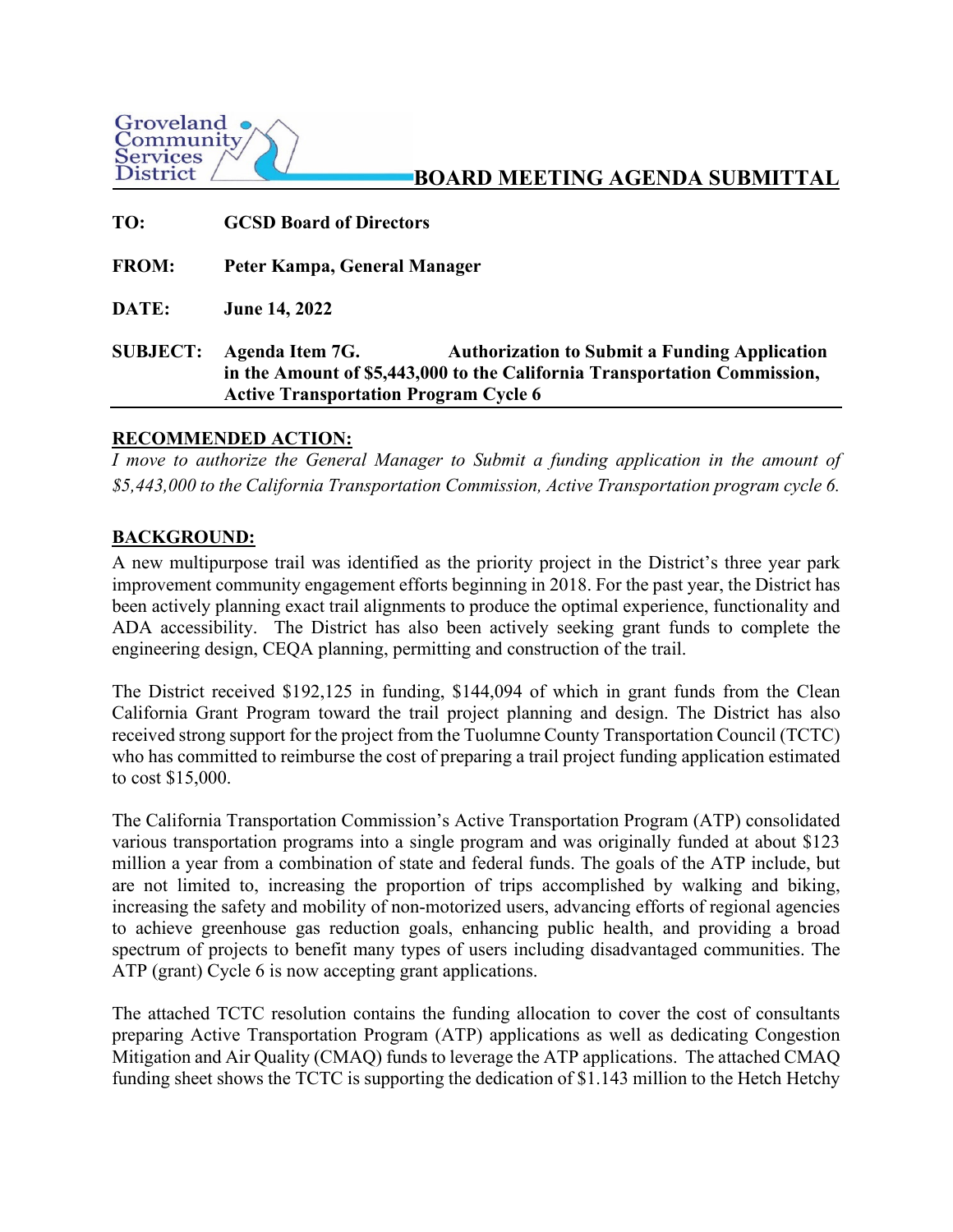Railroad Trail (HHRT) Project to leverage the ATP funds at 21%. The leveraging of funds gains the District's ATP application five (5) valuable points in the scoring.

District staff, engineering team and our consultants at GreenDot Transportation have completed preparation of what we believe to be a very competitive ATP application for the HHRT, for a total estimated project cost of \$5,442,986. The recommended Board action will allow the filing of the application by 6/15/2022, and the commitment of the resources and funds to complete the project if funded.

## **ATTACHMENTS**

- 1. HHRT Project Plan
- 2. ATP Project Budget
- 3. ATP signature page
- 4. HHRT supplemental renderings and Cross Section
- 5. TCTC Resolution and CMAQ funding totals

## **FINANCIAL IMPACT:**

The total estimated project cost is \$5,442,986, and if the ATP funds are awarded, funding will be as follows:

| Clean California Grant             | 192,125   |
|------------------------------------|-----------|
| <b>Active Transportation Grant</b> | 4,107,861 |
| <b>CMAQ Grant Funds</b>            | 914,400   |
| Local Match of CMAQ Funds          | 228,600   |
| Total                              | 5,442,986 |

It is possible that the entire \$192,125 of the Clean CA grant may be counted against the local CMAQ match, but we were unable to confirm in advance of this meeting. Therefore, for the purposes of this application, we should assume we will need to fund the local match of \$228,600 which is 4% of the total project cost.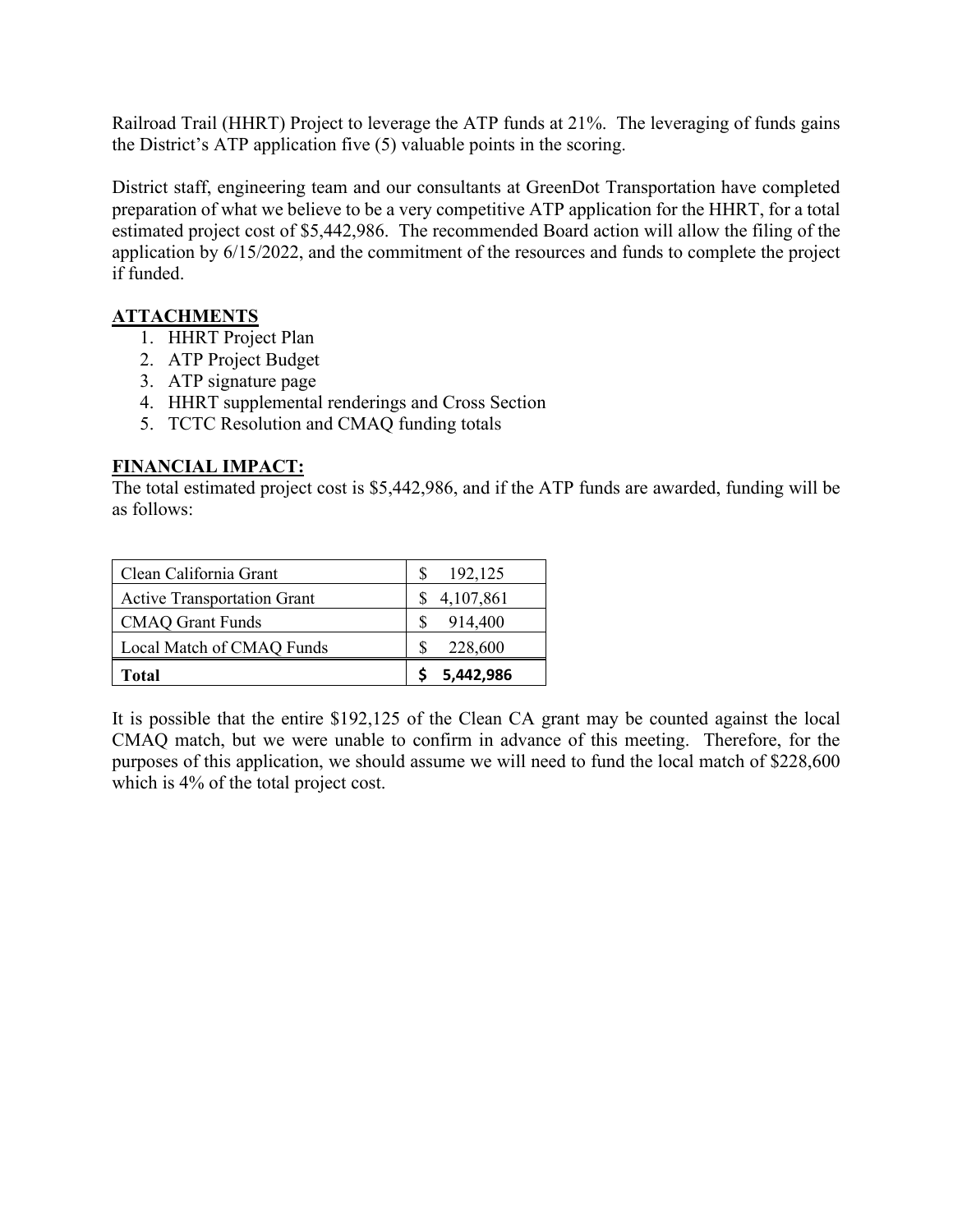| <b>Detailed Project Estimate and Total Project Costs- Cycle 6</b><br>Important: Read the Instructions in the first sheet (tab) before entering data. Do not enter data in shaded fields (with formulas). |                                                                                                                                                                                   |                                  |                 |                                        |                                     |               |                                           |                          |                                             |               |                                     |
|----------------------------------------------------------------------------------------------------------------------------------------------------------------------------------------------------------|-----------------------------------------------------------------------------------------------------------------------------------------------------------------------------------|----------------------------------|-----------------|----------------------------------------|-------------------------------------|---------------|-------------------------------------------|--------------------------|---------------------------------------------|---------------|-------------------------------------|
| <b>Project Information:</b>                                                                                                                                                                              |                                                                                                                                                                                   |                                  |                 |                                        |                                     |               |                                           |                          |                                             |               |                                     |
| <b>Agency:</b> Groveland Community Services District<br>Date: 6/15/2022                                                                                                                                  |                                                                                                                                                                                   |                                  |                 |                                        |                                     |               |                                           |                          |                                             |               |                                     |
|                                                                                                                                                                                                          | Project Description: This project will develop Phases I and II of the Hetch Hetchy Railroad Trail Project (HHRT) located in Groveland,<br>Project Location: Groveland, California |                                  |                 |                                        |                                     |               |                                           |                          |                                             |               |                                     |
|                                                                                                                                                                                                          | Licensed Engineer in responsible charge of preparing or reviewing this PSR-Equivalent Cost Estimate:<br>License#:                                                                 |                                  |                 |                                        |                                     |               |                                           |                          |                                             |               |                                     |
|                                                                                                                                                                                                          | <b>Project Estimate and Cost Breakdown:</b>                                                                                                                                       |                                  |                 |                                        |                                     |               |                                           |                          |                                             |               |                                     |
|                                                                                                                                                                                                          |                                                                                                                                                                                   |                                  |                 |                                        |                                     |               |                                           | <b>Cost Breakdown</b>    |                                             |               |                                     |
|                                                                                                                                                                                                          | <b>Project Estimate (for Construction Items Only)</b>                                                                                                                             |                                  |                 |                                        |                                     |               | <b>ATP Eligible</b><br><b>Costs/Items</b> |                          | <b>ATP</b> Ineligible<br><b>Costs/Items</b> |               | Corps/CCC<br>to construct           |
| Item<br>No.                                                                                                                                                                                              | Item                                                                                                                                                                              | <b>Quantity</b> Units            |                 | <b>Unit Cost</b>                       | <b>Total</b><br><b>Item Cost</b>    | $\frac{0}{0}$ | $\mathbf S$                               | $\frac{1}{2}$            | $\mathbf{s}$                                | $\frac{0}{0}$ | $\mathcal{S}$                       |
|                                                                                                                                                                                                          | <b>General Overhead-Related Construction Items</b>                                                                                                                                |                                  |                 |                                        |                                     |               |                                           |                          |                                             |               |                                     |
|                                                                                                                                                                                                          | Mobilization                                                                                                                                                                      |                                  | LS              | \$224,000.00                           | \$224,000                           | 100%          | \$224,000                                 |                          |                                             |               |                                     |
| $\overline{2}$<br>3                                                                                                                                                                                      | Traffic Control<br><b>Stormwater Protection Plan</b>                                                                                                                              | $\mathbf{1}$<br>$\mathbf{1}$     | LS<br>LS        | \$25,000.00<br>\$15,000.00             | \$25,000<br>\$15,000                | 100%<br>100%  | \$25,000<br>\$15,000                      |                          |                                             |               |                                     |
| $\overline{4}$                                                                                                                                                                                           |                                                                                                                                                                                   |                                  |                 |                                        |                                     |               |                                           | 100%                     |                                             |               |                                     |
| 5                                                                                                                                                                                                        |                                                                                                                                                                                   |                                  |                 |                                        |                                     |               |                                           | 1009                     |                                             |               |                                     |
| 6<br>$7\phantom{.0}$                                                                                                                                                                                     |                                                                                                                                                                                   |                                  |                 |                                        |                                     |               |                                           | 100%<br>100%             |                                             |               |                                     |
| 8                                                                                                                                                                                                        |                                                                                                                                                                                   |                                  |                 |                                        |                                     |               |                                           | 1009                     |                                             |               |                                     |
| 9                                                                                                                                                                                                        |                                                                                                                                                                                   |                                  |                 |                                        |                                     |               |                                           | 1009                     |                                             |               |                                     |
| 10                                                                                                                                                                                                       |                                                                                                                                                                                   |                                  |                 |                                        |                                     |               |                                           | 100%                     |                                             |               |                                     |
| 11                                                                                                                                                                                                       | <b>General Construction Items</b><br>Multiuse Trail Phase I (Ball Field Complex to Deer Flat)                                                                                     | 8,017                            | LF              | \$60.00                                | \$481,020                           | 100%          | \$481,020                                 |                          |                                             |               |                                     |
| 12                                                                                                                                                                                                       | Pedestrian Bridge 1 (Between Ball Park and Resiliency Center)                                                                                                                     | 40                               | $\rm LF$        | \$8,600.00                             | \$344,000                           | 100%          | \$344,000                                 |                          |                                             |               |                                     |
| 13                                                                                                                                                                                                       | Pedestrian Bridge 2 (Near Utility crossing upstream from GCSD)                                                                                                                    | 70                               | LF              | \$8,600.00                             | \$602,000                           | 100%          | \$602,000                                 |                          |                                             |               |                                     |
| 14<br>15                                                                                                                                                                                                 | Pedestrian Bridge 3 (@ Mary Laveroni Park)<br><b>Public Information Kiosks</b>                                                                                                    | 40<br>3                          | LF<br>EA        | \$8,600.00<br>\$10,000.00              | \$344,000<br>\$30,000               | 100%<br>100%  | \$344,000<br>\$30,000                     |                          |                                             |               |                                     |
| 16                                                                                                                                                                                                       | <b>Bench Installations</b>                                                                                                                                                        | 18                               | EA              | \$3,200.00                             | \$57,600                            | 100%          | \$57,600                                  |                          |                                             |               |                                     |
| 17                                                                                                                                                                                                       | <b>Trash Receptacles</b>                                                                                                                                                          | 18                               | EA              | \$1,500.00                             | \$27,000                            | 100%          | \$27,000                                  |                          |                                             |               |                                     |
| 18<br>19                                                                                                                                                                                                 | Wayfinding Signage<br>Interpretive Signage                                                                                                                                        | $\overline{3}$<br>$\mathfrak{Z}$ | EA<br>EA        | \$5,000.00<br>\$10,000.00              | \$15,000<br>\$30,000                | 100%<br>100%  | \$15,000<br>\$30,000                      |                          |                                             |               |                                     |
| 20                                                                                                                                                                                                       | Pathway Lighting                                                                                                                                                                  | 54                               | EA              | \$7,000.00                             | \$378,000                           | 100%          | \$378,000                                 |                          |                                             |               |                                     |
| 21                                                                                                                                                                                                       | 18" Drainage Culvert                                                                                                                                                              | 20                               | LF              | \$500.00                               | \$10,000                            | 100%          | \$10,000                                  |                          |                                             |               |                                     |
| 22<br>23                                                                                                                                                                                                 | Retaining Wall<br>Clearing, Stripping and Grubbing                                                                                                                                | 40                               | LF<br>LS        | \$1,000.00<br>\$52,000.00              | \$40,000<br>\$52,000                | 100%<br>100%  | \$40,000<br>\$52,000                      |                          |                                             |               |                                     |
| 24                                                                                                                                                                                                       | <b>Erosion Control</b>                                                                                                                                                            |                                  | ${\rm LS}$      | \$50,000.00                            | \$50,000                            | 100%          | \$50,000                                  |                          |                                             |               |                                     |
| 25                                                                                                                                                                                                       | Earthwork/Grading                                                                                                                                                                 | 7,200                            | CY              | \$45.00                                | \$324,000                           | 100%          | \$324,000                                 |                          |                                             |               |                                     |
| 26                                                                                                                                                                                                       | Roadside Clearing (Tree Removal)                                                                                                                                                  | 1                                | LS              | \$160,000.00                           | \$160,000                           | 100%          | \$160,000                                 |                          |                                             |               |                                     |
| 27<br>28                                                                                                                                                                                                 | Chainlink Fence<br>Safety Rail                                                                                                                                                    | 3,400<br>1,615                   | LF<br>LF        | \$30.00<br>\$19.00                     | \$102,000<br>\$30,685               | 100%<br>100%  | \$102,000<br>\$30,685                     |                          |                                             |               |                                     |
| 29                                                                                                                                                                                                       | Lighting-System                                                                                                                                                                   | -1                               | LS              | \$410,000.00                           | \$410,000                           | 100%          | \$410,000                                 |                          |                                             |               |                                     |
| 30                                                                                                                                                                                                       | Stripping                                                                                                                                                                         | 1                                | LS              | \$20,000.00                            | \$20,000                            | 100%          | \$20,000                                  |                          |                                             |               |                                     |
| 31<br>32                                                                                                                                                                                                 | ADA and Dog Drinking Fountains<br><b>Bike Parking</b>                                                                                                                             | 3<br>3                           | EA<br>EA        | \$8,500.00<br>\$5,000.00               | \$25,500<br>\$15,000                | 100%<br>100%  | \$25,500<br>\$15,000                      |                          |                                             |               |                                     |
| 33                                                                                                                                                                                                       |                                                                                                                                                                                   |                                  |                 |                                        |                                     |               |                                           | 100%                     |                                             |               |                                     |
| 34                                                                                                                                                                                                       |                                                                                                                                                                                   |                                  |                 |                                        |                                     |               |                                           | 100%                     |                                             |               |                                     |
| 35<br>36                                                                                                                                                                                                 |                                                                                                                                                                                   |                                  |                 |                                        |                                     |               |                                           | 1009<br>100 <sup>c</sup> |                                             |               |                                     |
| 37                                                                                                                                                                                                       |                                                                                                                                                                                   |                                  |                 |                                        |                                     |               |                                           | 100%                     |                                             |               |                                     |
| 38                                                                                                                                                                                                       |                                                                                                                                                                                   |                                  |                 |                                        |                                     |               |                                           | 1009                     |                                             |               |                                     |
| 39<br>40                                                                                                                                                                                                 |                                                                                                                                                                                   |                                  |                 |                                        |                                     |               |                                           | 100%<br>100%             |                                             |               |                                     |
| 41                                                                                                                                                                                                       |                                                                                                                                                                                   |                                  |                 |                                        |                                     |               |                                           | 100%                     |                                             |               |                                     |
| 42                                                                                                                                                                                                       |                                                                                                                                                                                   |                                  |                 |                                        |                                     |               |                                           | 100%                     |                                             |               |                                     |
| 43<br>44                                                                                                                                                                                                 |                                                                                                                                                                                   |                                  |                 |                                        |                                     |               |                                           | 100%<br>100%             |                                             |               |                                     |
| 45                                                                                                                                                                                                       |                                                                                                                                                                                   |                                  |                 |                                        |                                     |               |                                           | 100%                     |                                             |               |                                     |
| 46                                                                                                                                                                                                       |                                                                                                                                                                                   |                                  |                 |                                        |                                     |               |                                           | 100%                     |                                             |               |                                     |
| 47<br>48                                                                                                                                                                                                 |                                                                                                                                                                                   |                                  |                 |                                        |                                     |               |                                           | 100%<br>100%             |                                             |               |                                     |
| 49                                                                                                                                                                                                       |                                                                                                                                                                                   |                                  |                 |                                        |                                     |               |                                           | 100%                     |                                             |               |                                     |
| 50<br>51                                                                                                                                                                                                 |                                                                                                                                                                                   |                                  |                 |                                        |                                     |               |                                           | 100%<br>100%             |                                             |               |                                     |
| 52                                                                                                                                                                                                       |                                                                                                                                                                                   |                                  |                 |                                        |                                     |               |                                           | 100%                     |                                             |               |                                     |
|                                                                                                                                                                                                          |                                                                                                                                                                                   |                                  |                 | <b>Subtotal of Construction Items:</b> | \$3,811,805                         |               | \$3,811,805                               |                          |                                             |               |                                     |
|                                                                                                                                                                                                          | Construction Item Contingencies (% of Construction Items):                                                                                                                        |                                  |                 | 10.00%                                 | \$381,181                           |               | \$381,181                                 |                          |                                             |               |                                     |
|                                                                                                                                                                                                          | Total (Construction Items & Contingencies) cost:                                                                                                                                  |                                  |                 |                                        | \$4,192,986                         |               | \$4,192,986                               |                          |                                             |               |                                     |
|                                                                                                                                                                                                          |                                                                                                                                                                                   |                                  |                 |                                        |                                     |               |                                           |                          |                                             |               |                                     |
|                                                                                                                                                                                                          |                                                                                                                                                                                   | <b>Type of Project Cost</b>      |                 | Cost \$                                | <b>Project Delivery Costs:</b>      |               |                                           |                          |                                             |               |                                     |
|                                                                                                                                                                                                          |                                                                                                                                                                                   |                                  |                 |                                        | <b>Preliminary Engineering (PE)</b> |               | <b>ATP Eligible Costs</b>                 |                          | Non-participating Costs                     |               |                                     |
|                                                                                                                                                                                                          | Environmental Studies and Permits(PA&ED):                                                                                                                                         |                                  |                 |                                        | 185,000                             |               | \$185,000                                 |                          |                                             |               |                                     |
|                                                                                                                                                                                                          | Plans, Specifications and Estimates (PS&E)                                                                                                                                        |                                  | <b>Total PE</b> |                                        | 390,000<br>$\mathbf{s}$<br>575,000  |               | \$390,000<br>\$575,000                    |                          |                                             | 14%           | "PE" costs / "CON" costs<br>25% Max |
|                                                                                                                                                                                                          |                                                                                                                                                                                   |                                  |                 |                                        | <b>Right of Way (RW)</b>            |               |                                           |                          |                                             |               |                                     |
|                                                                                                                                                                                                          |                                                                                                                                                                                   | Right of Way Engineering:        |                 |                                        | 150,000                             |               | \$150,000                                 |                          |                                             |               |                                     |
|                                                                                                                                                                                                          |                                                                                                                                                                                   | Acquisitions and Utilities       |                 |                                        |                                     |               |                                           |                          |                                             |               |                                     |
|                                                                                                                                                                                                          | <b>Total RW:</b><br>150,000<br>\$150,000<br>$\mathbf{s}$                                                                                                                          |                                  |                 |                                        |                                     |               |                                           |                          |                                             |               |                                     |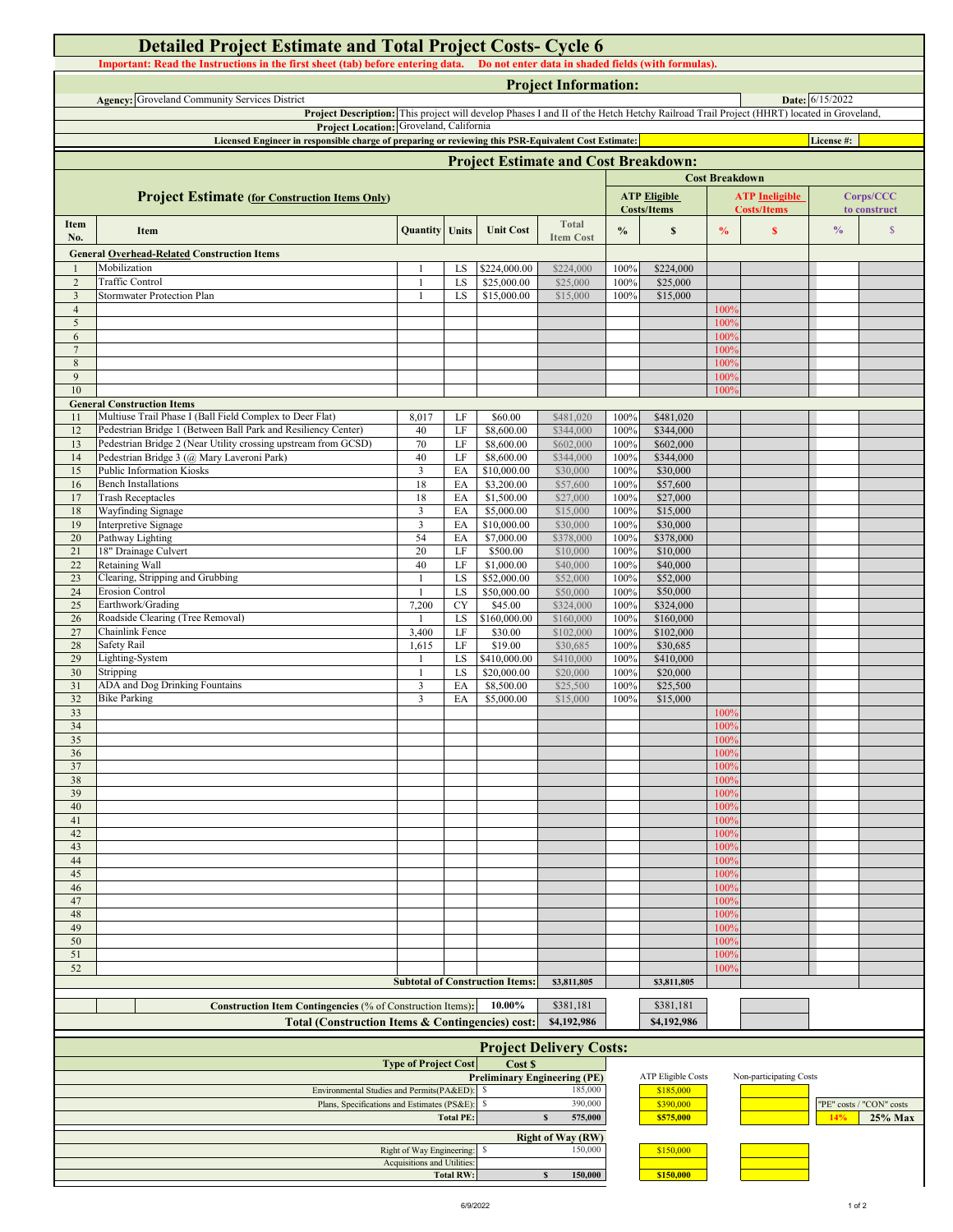| <b>Detailed Project Estimate and Total Project Costs- Cycle 6</b>                                                                                                      |                                                              |                           |                         |  |  |  |  |  |
|------------------------------------------------------------------------------------------------------------------------------------------------------------------------|--------------------------------------------------------------|---------------------------|-------------------------|--|--|--|--|--|
| Important: Read the Instructions in the first sheet (tab) before entering data. Do not enter data in shaded fields (with formulas).                                    |                                                              |                           |                         |  |  |  |  |  |
| <b>Project Information:</b>                                                                                                                                            |                                                              |                           |                         |  |  |  |  |  |
| <b>Agency:</b> Groveland Community Services District                                                                                                                   |                                                              |                           | Date: 6/15/2022         |  |  |  |  |  |
| Project Description: This project will develop Phases I and II of the Hetch Hetchy Railroad Trail Project (HHRT) located in Groveland,                                 |                                                              |                           |                         |  |  |  |  |  |
| Project Location: Groveland, California                                                                                                                                |                                                              |                           |                         |  |  |  |  |  |
| Licensed Engineer in responsible charge of preparing or reviewing this PSR-Equivalent Cost Estimate:                                                                   |                                                              |                           | License#:               |  |  |  |  |  |
| <b>Total Pre-Construction Costs (PE+RW):</b>                                                                                                                           | \$725,000                                                    | \$725,000                 |                         |  |  |  |  |  |
| "CE" costs / "CON" costs                                                                                                                                               |                                                              |                           |                         |  |  |  |  |  |
| Construction Engineering (CE): \$                                                                                                                                      | <b>Construction Engineering (CE)</b><br>525,000<br>\$525,000 |                           |                         |  |  |  |  |  |
|                                                                                                                                                                        |                                                              |                           | 15% Max<br>13%          |  |  |  |  |  |
| <b>Total Construction Costs:</b>                                                                                                                                       | \$4,717,986                                                  | \$4,717,986               |                         |  |  |  |  |  |
|                                                                                                                                                                        |                                                              | <b>ATP</b> Eligible Costs | Non-participating Costs |  |  |  |  |  |
| <b>Total Project Cost:</b>                                                                                                                                             | \$5,442,986                                                  | \$5,442,986               |                         |  |  |  |  |  |
|                                                                                                                                                                        |                                                              |                           |                         |  |  |  |  |  |
| Documentation of Ineligible (Non-Participating) Costs:                                                                                                                 |                                                              |                           |                         |  |  |  |  |  |
| The Engineer's logic and/or calculations for splitting costs between ATP-Eligible and Non-participating costs must be documented in this section of the Estimate form. |                                                              |                           |                         |  |  |  |  |  |
| Separate logic is required for each item which is partly ineligible for ATP funding or is required for the construction of an ineligible item/element of the project.  |                                                              |                           |                         |  |  |  |  |  |
| Item#:<br>Description of Engineer's Logic:<br>(See examples shown in the Instructions)                                                                                 |                                                              |                           |                         |  |  |  |  |  |
|                                                                                                                                                                        |                                                              |                           |                         |  |  |  |  |  |
|                                                                                                                                                                        |                                                              |                           |                         |  |  |  |  |  |
|                                                                                                                                                                        |                                                              |                           |                         |  |  |  |  |  |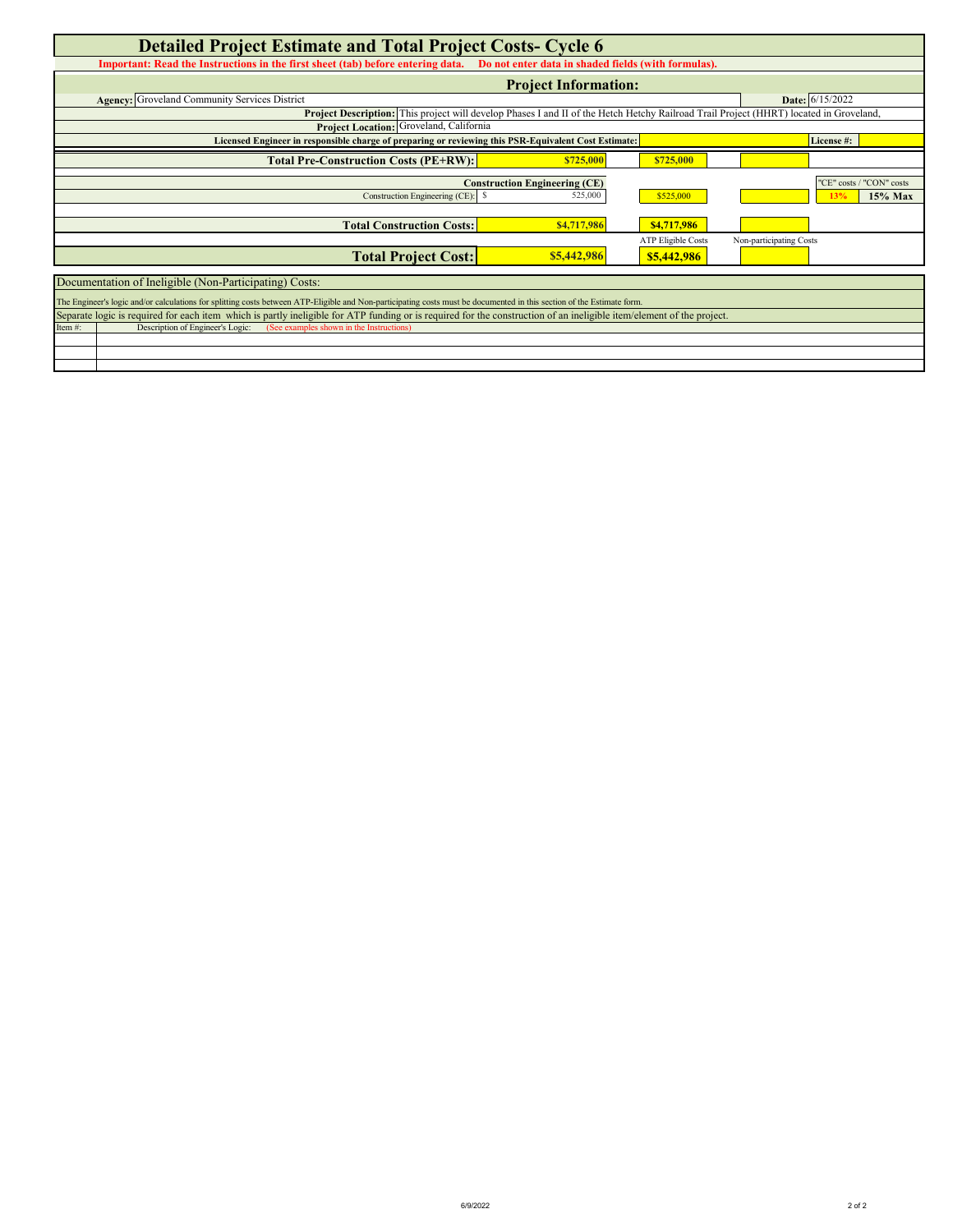# Part C: Attachments Attachment A: Signature Page

## **IMPORTANT: Applications will not be accepted without all required signatures.**

## **Implementing Agency: Chief Executive Officer, Public Works Director, or other officer authorized by the governing board.**

The undersigned affirms that their agency will be the "Implementing Agency" for the project if funded with ATP funds and they are the Chief Executive Officer, Public Works Director, or other officer **authorized by their governing board with the authority to commit the agency's resources and funds**. They are also affirming that the statements contained in this application package are true and complete to the best of their knowledge. For infrastructure projects, the undersigned affirms that they are the manager of the public right-of-way facilities (responsible for their maintenance and operation) or they have authority over this position.

| Signature: | Date:   |
|------------|---------|
| Name:      | Phone:  |
| Title:     | e-mail: |

## **For projects with a Partnering Agency: Chief Executive Officer or other officer authorized by the governing board.** *(For use only when appropriate)*

The undersigned affirms that their agency is committed to partner with the "Implementing Agency" and agrees to assume the responsibility for the ongoing operations and maintenance of the facility upon completion by the implementing agency and they intend to document such agreement per the CTC guidelines. The undersigned also affirms that they are the Chief Executive Officer, Public Works Director, or other officer **authorized by their governing board with the authority to commit the agency's resources and funds.** They are also affirming that the statements contained in this application package are true and complete to the best of their knowledge.

| Signature: | Date:   |
|------------|---------|
| Name:      | Phone:  |
| Title:     | e-mail: |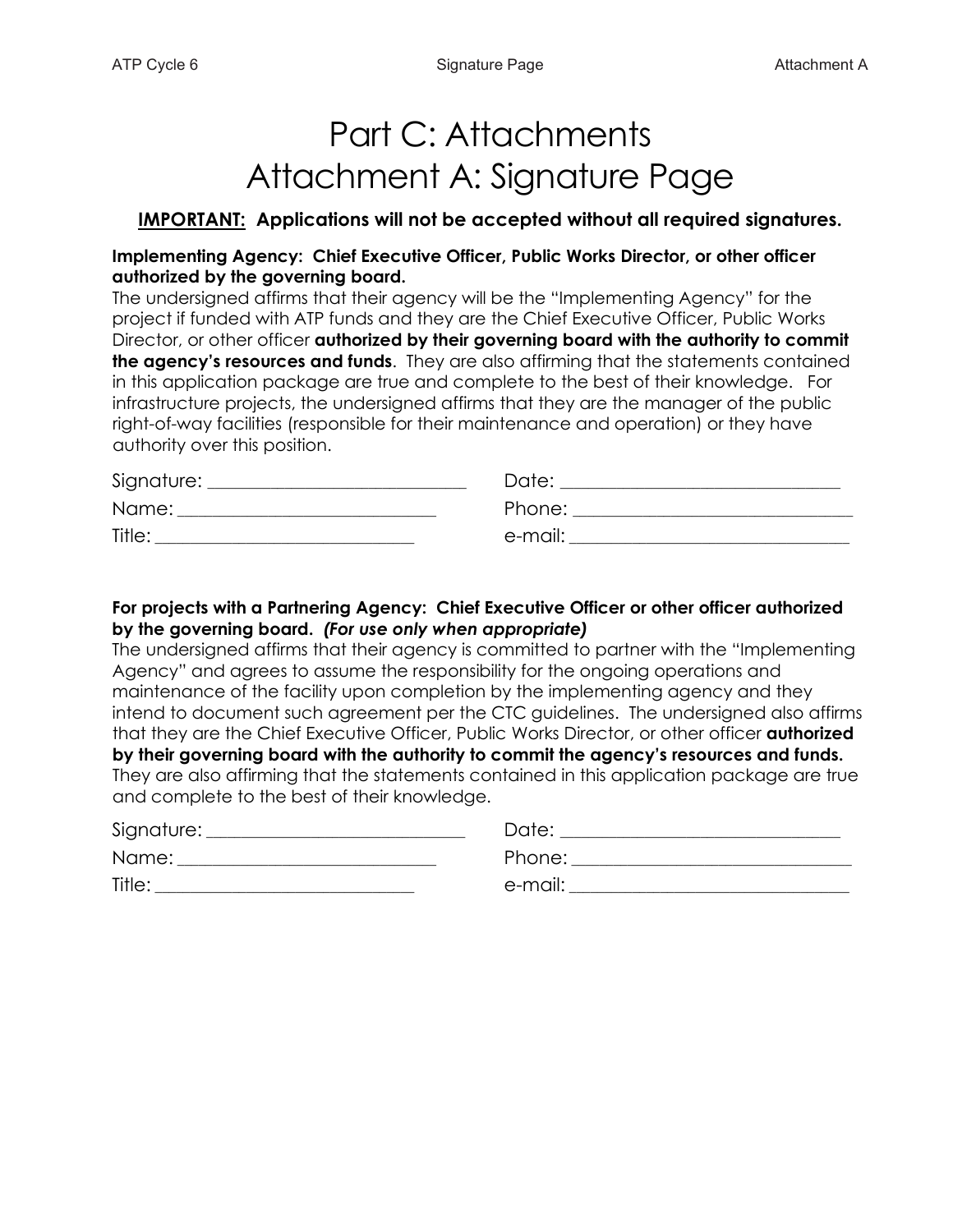#### **Resolution of the Tuolumne County Transportation Council**

## Prioritization of Available Congestion Mitigation and Air Quality (CMAQ) Improvement Program funds as leverage in support of **Active Transportation Program (ATP) Grant Projects.**

| Whereas, | The California Transportation Commission released a call for Cycle 6 2023 Active<br>Transportation Program (ATP) projects on March 16, 2022; and                                                                                    |
|----------|-------------------------------------------------------------------------------------------------------------------------------------------------------------------------------------------------------------------------------------|
| Whereas, | at the April 13 <sup>th</sup> , 2022 meeting the TCTC approved the allocation of up to \$45,000 in FY22<br>Budgeted Contingency funds to hire consultants to prepare ATP applications for eligible<br>Tuolumne County Projects; and |
| Whereas, | The TCTC is making available CMAQ funds to provide leverage funding in support of ATP<br>Grants projects; and                                                                                                                       |
| Whereas, | all projects must be an eligible use of CMAQ funds; and                                                                                                                                                                             |
| Whereas, | CMAQ funding requires a 20% match; and                                                                                                                                                                                              |
|          |                                                                                                                                                                                                                                     |

Now, therefore, be it resolved that the Tuolumne County Transportation Council does hereby prioritize Congestion Mitigation and Air Quality (CMAQ) Improvement Program funds to support Tuolumne County Projects awarded ATP Cycle 6 2023 Grants.

Passed and Adopted by the Tuolumne County Transportation Council, the Regional Transportation Planning Agency for the Tuolumne County Region, State of California, at a regular meeting of the TCTC held on the 8<sup>th</sup> day of June 2022, by the following vote:

Ayes: Peter Rei, Ryan Campbell, Kathleen Haff, Colette Such, Jim Garaventa Noes: None

Absent:

None

Attest:

Darin Grossi, Executive Director

Peter Rei, Chair